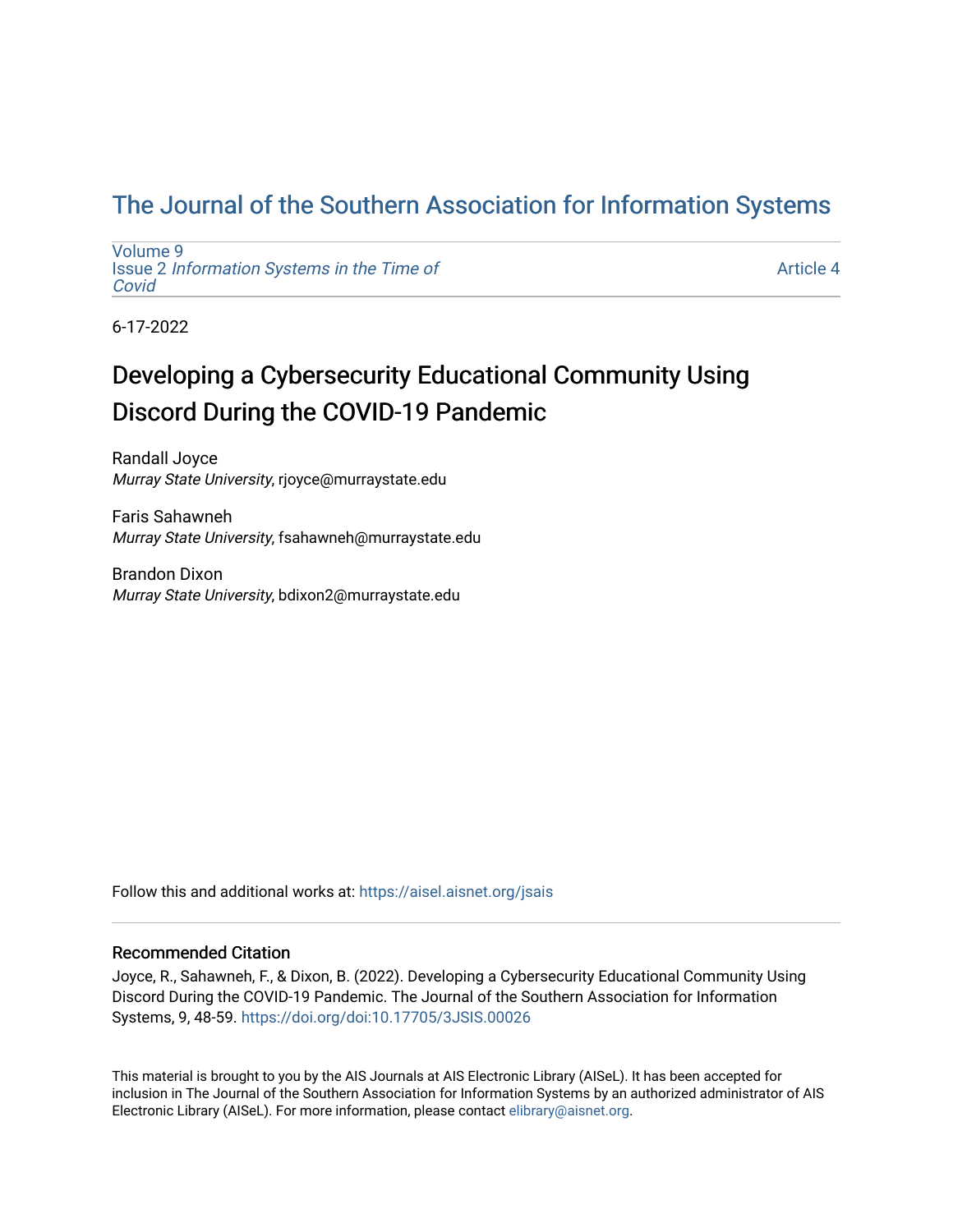# Developing a Cybersecurity Educational Community Using Discord During the COVID-19 Pandemic

## Cover Page Footnote

https://doi.org/doi:10.17705/3JSIS.00026

This article is available in The Journal of the Southern Association for Information Systems: [https://aisel.aisnet.org/](https://aisel.aisnet.org/jsais/vol9/iss2/4) [jsais/vol9/iss2/4](https://aisel.aisnet.org/jsais/vol9/iss2/4)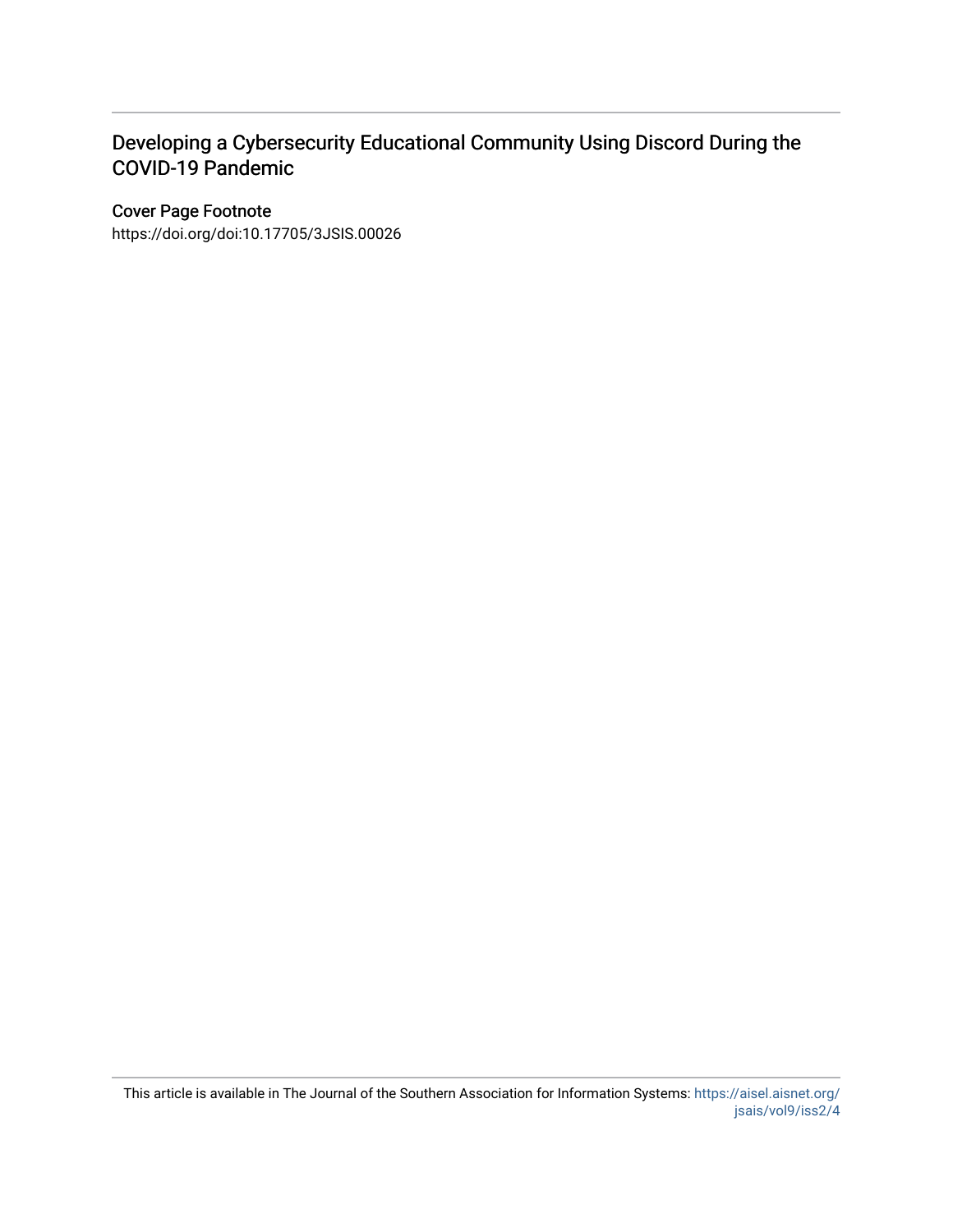#### **ABSTRACT**

The COVID-19 pandemic has been a hectic time for faculty at the higher education and K-12 levels. With many institutions being forced to switch to remote learning, faculty had to find tools and resources that could be used to create virtual educational communities. In this milieu of remote learning, the technology tools must foster a thriving educational environment and facilitate communications. In the undergraduate Cybersecurity and Network Management (CNM) program at Murray State University (MSU), the faculty adopted Discord for teaching classes, lab work, and for social events. Discord has been used by the CNM faculty for over a year now and has shown positive results. Students like using Discord for streamlining the communication process and for having the ability to establish real-time communication with faculty. In this paper, the authors present their approach to developing and managing the use of Discord in the CNM program at MSU.

#### **Keywords**

Virtual communities, cybersecurity, Discord, online education, pandemic education, informal learning

#### **INTRODUCTION**

When the COVID-19 pandemic hit, education professionals at all levels were scrambling to develop online educational environments that were highly flexible for the students to communicate, while at the same time help the students achieve their educational goals during the pandemic lockdown requirements. In Murray State University's (MSU) undergraduate Cybersecurity and Network Management (CNM) program, some of the faculty adopted the use of the Discord server. As the pandemic lockdown began, Discord provided real-time communications with the students using multiple device platforms. The idea to use a Discord server for the CNM program originally stemmed from the need to provide students with an online community where they could discuss lab problems and help troubleshoot issues as they occurred. The CNM program uses both a virtual lab environment (Netlab NDG) and a hands-on physical lab.

The goal was to create an online educational community in which students could find value in both educational purposes and in community. To ensure that the educational community would be successful in its development, MSU faculty aimed to include the following components that had been successful for others in developing a virtual community: social presence, cognitive presence, and teaching presence [1]. These components are the foundation for the Community of Inquiry framework that are used to drive the success of an online educational community. Table 1 illustrates how the presences are defined in their operations of a virtual community [2].

When MSU faculty evaluated Discord as a possibility for an online educational community for its program and cybersecurity courses, they verified that the platform had these operational functions. They made sure Discord offered students a social presence with open communication where they could bond in a risk-free learning environment and express themselves. Discord integrates cognitive presence through its ability to link in news, media, and virtual activities in which the students can participate for cybersecurity exploration. Faculty verified Discord had efficient organizational capabilities that would be effective for using in courses, as a social community, and as a networking platform. These were the main factors under consideration when deciding which platform to use.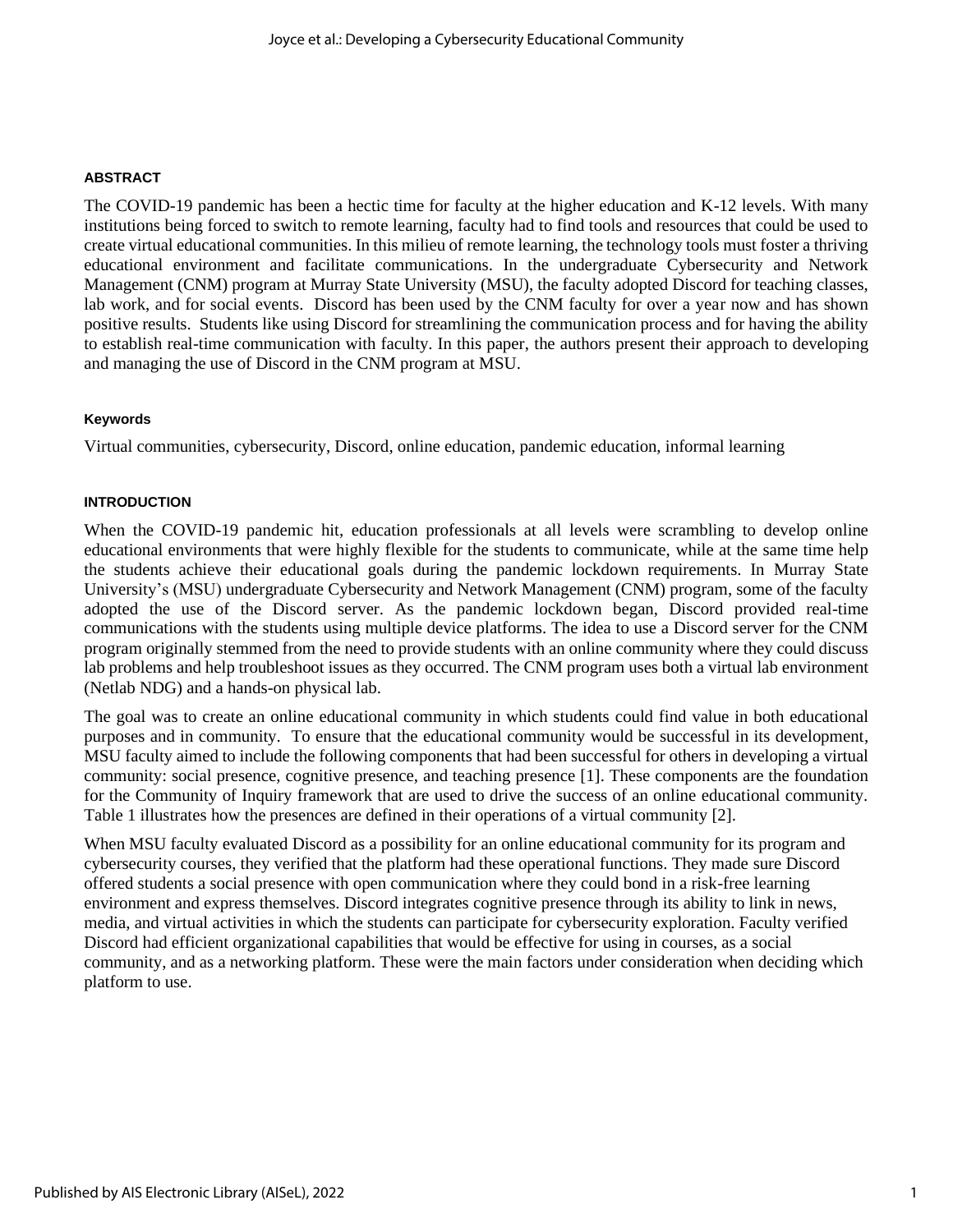| <b>ELEMENTS</b>    | <b>CATEGORIES</b>       | <b>INDICATORS</b>                     |
|--------------------|-------------------------|---------------------------------------|
| Social presence    | Open communication      | Learning climate/risk-free expression |
|                    | Group cohesion          | Group identity/collaboration          |
|                    | Personal/affective      | Self-projection/expressing emotions   |
| Cognitive presence | Triggering event        | Sense of puzzlement                   |
|                    | Exploration             | Information exchange                  |
|                    | Integration             | Connection ideas                      |
|                    | Resolution              | Applying new ideas                    |
| Teaching presence  | Design $&$ organization | Setting curriculum & methods          |
|                    | Facilitating discourse  | Shaping constructive exchange         |
|                    | Direct instruction      | Focusing $&$ resolving issues         |

**Table 1. Operational Definitions of the Presences**

The initial adoption of Discord for the CNM program went well because students were already familiar with Discord. Before the COVID-19 pandemic, students used Discord for special interest groups, although Discord was originally created specifically for gamers to communicate via voice, video and chat [3]. The CNM program faculty decided to use Discord based on how well it was being utilized with the university esports team and the positive feedback students were providing the esports staff sponsor. Other tools, such as Slack, were considered since other programs on campus used them to connect faculty with their student organizations (although student usage was low). One of the main buy-ins that attracted students to Discord instead of the other platforms was the ability of the user to seamlessly join and move between multiple 'servers' (different communities on Discord) which allows them to participate in several communities through one app [4]. The decision to use Discord was made on a trial basis during the spring semester of 2020, and it was only used for the cybersecurity course labs. The intent was to have an initial rollout to a small set of students to see how they utilized it and how it impacted student-to-faculty communication. Based on how well the students utilized Discord as a supplementary tool to communicate, the faculty then decided to expand its use to more classes and add more discussion areas. The cybersecurity courses were selected mainly because of the faculty's willingness to use the system and because the nature of the cybersecurity curriculum is more practical and lab heavy. The students used Discord as a supplementary tool to communicate with the faculty and classmates while all their assignments and data remained on MSU's Canvas learning management system. In this setup, no sensitive information was on Discord, and if a student needed to discuss information related to the Family Educational Rights and Privacy Act (FERPA), that was accomplished through university sanctioned resources and practices. Discord is utilized as a communication tool between students and other classmates or faculty to receive desired real-time responses, but it is not used for official university business like grades or registration.

As the pandemic lockdown continued, students utilized Discord as a tool for both social and academic purposes. With the change to using Discord as an educational tool, additional organization and access controls were implemented in the platform, adding general channels as well as course-specific voice and chat channels. The configuring of access control on the server was critical in defining the requirements for students that wanted access to the Discord server. Students had to change their usernames to their real names so they could be identified on the platform, as well as use the Discord bot to request their roles on the server. If students failed to do either of these requirements, they would not receive any roles and would be unable to interact with the community. Students used the general "Free-For-All" channels on Discord to chat, discuss nonacademic material like memes, topics on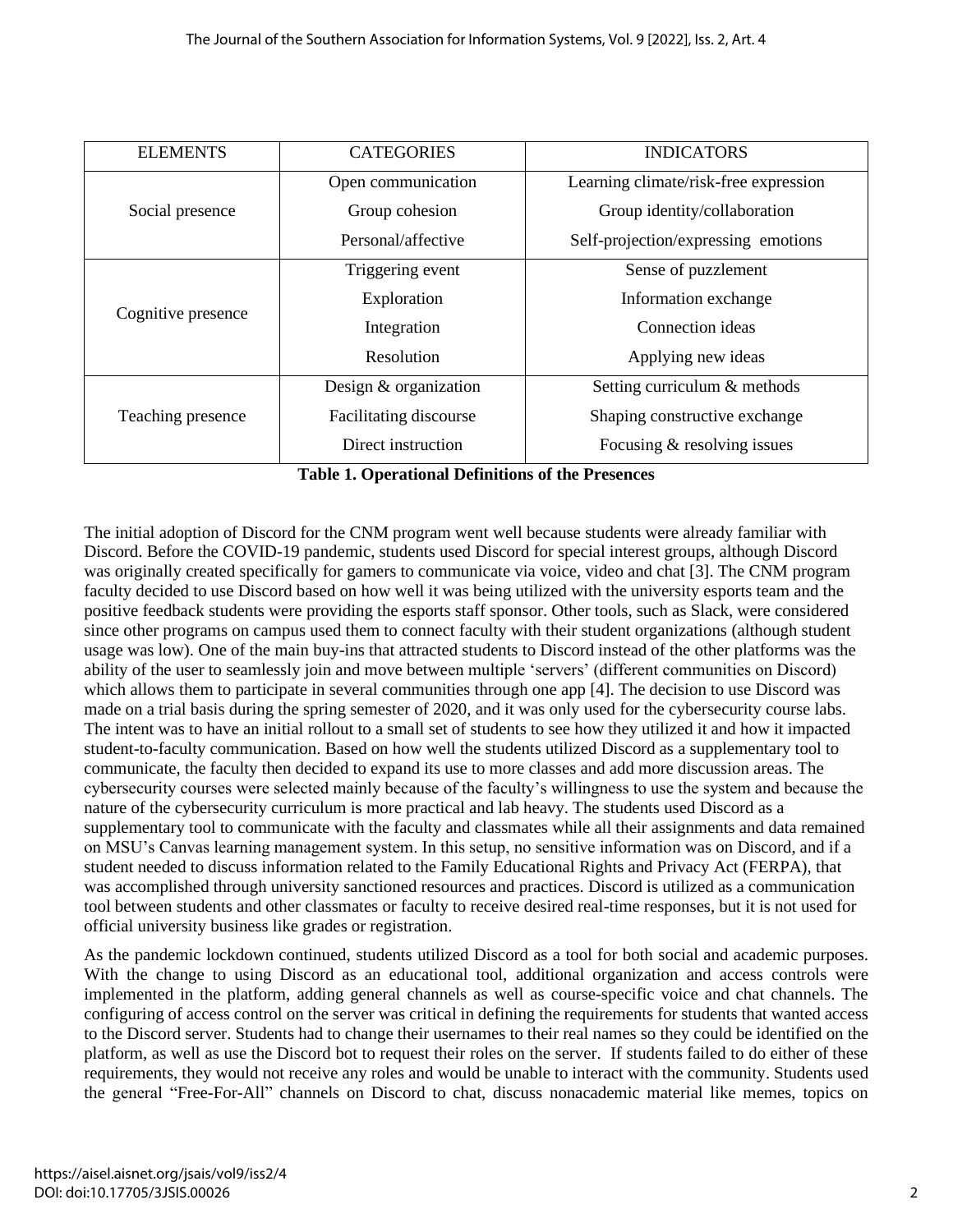cybersecurity, or post, and find job opportunities. Discord further enabled MSU's CNM program faculty to stay in touch with students who graduated, several of whom remain active on the Discord server. Having CNM alumni stay active on the Discord platform has helped current students with course questions and job leads as they prepare to go out into the industry.

As the COVID-19 social distancing restrictions remained in place, the Discord server offerings continued to expand. For example, the CNM undergraduate student organization was added to the server. This organization used Discord for events like game and movie nights which helped the CNM students to stay connected by having virtual social activities as the pandemic restrictions continued. Overall, the Discord experience was propitious for both the students and the faculty.

#### **RELATED WORK**

Other universities have used Discord in their undergraduate and graduate programs to communicate with students for conducting labs, for teaching classes, or to host community events [4]. The use of Discord has been found to be highly effective. Faculty are utilizing Discord to communicate with students in real time, automate tasks like taking attendance, and post project-based assignments [4]. A study was conducted at Melitopol State Pedagogical University in which 102 teachers and students were surveyed about the use of Discord The results showed that 75% of the respondents considered their communications to be improved after implementing Discord, and 80% reported that their pedagogical capabilities were better after adopting Discord [5]. Another example of efficient use of Discord was demonstrated within the University of Alaska Anchorage's tutoring program. After two and a half semesters, the institution had 261 active users spanning multiple disciplines. These students used Discord to socialize, find study partners, and participate in other community-building activities [6]. The university has received positive feedback from the students about their Discord experience [6]. Another example of how Discord has created a virtual community can be seen in the Harbormen Gaming Community study, which researched how a group of gamers used Discord to grow their community and culture [7].

In the Petroleum-Gas University of Ploiesti study, the professors implemented a Discord setup for both their undergraduate and graduate computer science students during the COVID-19 pandemic and found that the platform made it easier to provide support for classes, homework, exams, and study groups [3]. Another major finding from the University of Ploiesti, as with other studies, wasthat using Discord created a resilient community for the students and faculty to continue with their educational endeavors and acted as a support system [3]. Even before the COVID-19 pandemic, higher education institutions were starting to utilize Discord in their programs, including the University of Houston-Clear Lake's computer science and information technology program. Research by this institution found that 85% of the students in the study thought that Discord helped their team communicate and collaborate effectively during their group projects and that they planned to continue using it after the course [8]. One of the lessons learned from that study was that even though students are familiar with Discord, students needed more training to better understand how to totally utilize Discord features like direct messaging, pinning important information, and screen sharing [8]. Another takeaway from the study is that even if students are familiar with Discord, they have to actively choose to look at the notifications and respond, and that motivation is something that the technology cannot fix [9]. One way to help promote engaging students with Discord is by having it configured in such a way that it is easy to use, and their groups are organized. The next section will discuss how to configure Discord for use in higher education classes and virtual communities.

#### **DISCORD SETUP**

The first step in getting Discord ready for use in a class or program is creating a "server" (or community) to which the students can connect [9]. For the server creation, the faculty may use a name that reflects the class or the program and a recognizable image to help students identify the server. Discord does have premade templates designed for school clubs, gaming communities, and study groups that can be deployed to quickly create the channels and roles for the Discord server. MSU's faculty created a customized server for its CNM program and generated its own roles and channels. The structure is essential to the flow of the community and should be established prior to students joining the server; otherwise, students may lose interest immediately. After server creation, it is critical to start developing the roles for the Discord server. Discord uses role-based access control to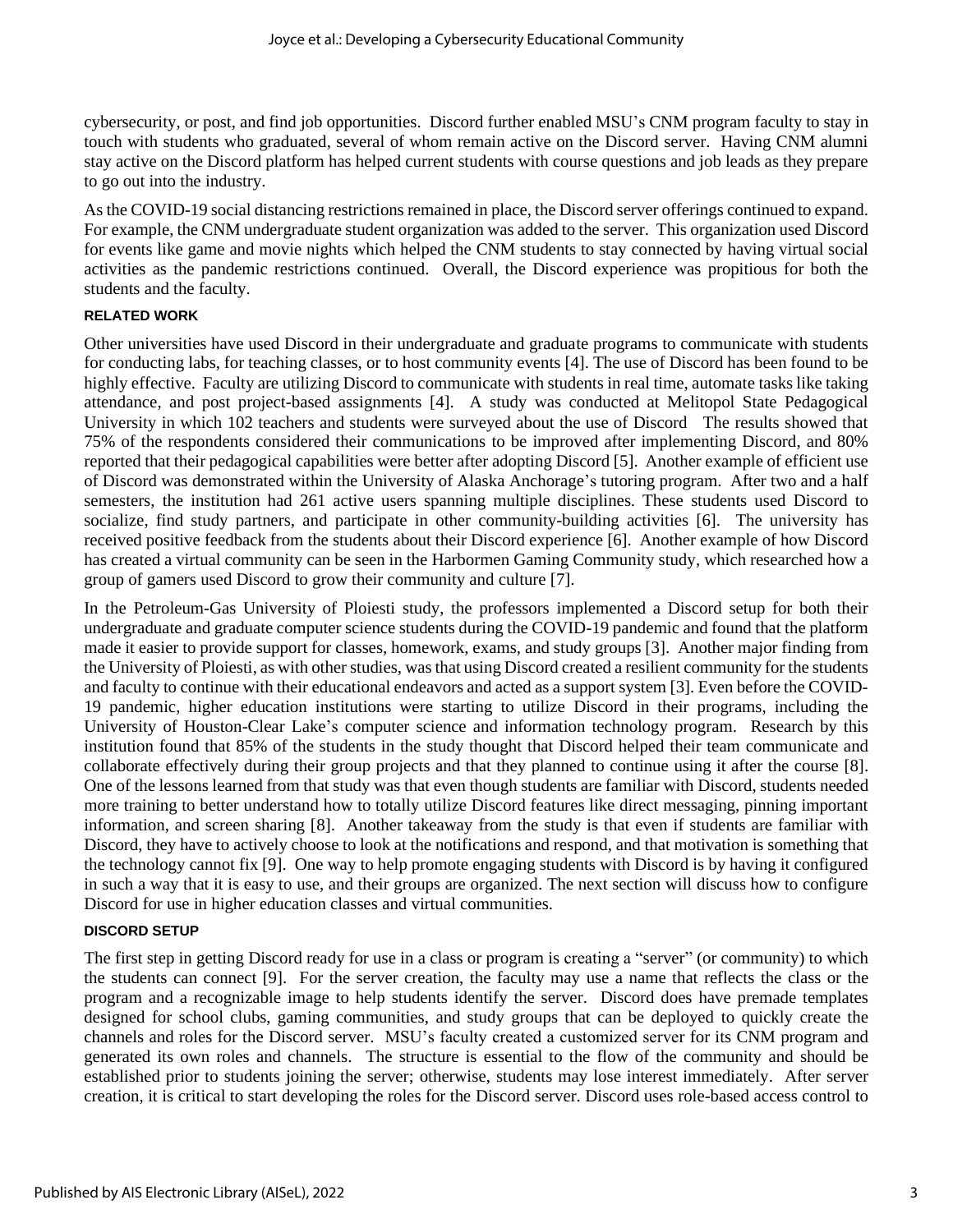determine the environment of the users, such as what channels they can access and what they can do. The CNM program configured its Discord roles by creating a base role that is applied to every verified user who joins Discord to give them access to general channels, as well as additional roles that give them access to their course channels or other special statuses (alumnus, club member, etc.). The course number and subject are used in the role name for identification purposes and the role can be color coded to aid in identification in the Discord users list. The roles the faculty created for the students were named based on the course name and content of the course, while also playing on some cultural terms in cybersecurity to demonstrate cultural competency to the community. For example, "script kiddies" is a cultural term in the cybersecurity community given to those who are just learning foundational concepts of cybersecurity, so that was the name applied to the entry-level cybersecurity course role.

Figure 1 provides an example of the roles of the Discord server.

| Capstone [411]               | 72               |
|------------------------------|------------------|
| AWS-Adventurers[360]<br>B    | 82               |
| Net-Battlers [353]<br>ø      | 12 <sub>2</sub>  |
| Linux-I-Know-This [352]<br>Ø | 0 <sub>2</sub>   |
| SecOps-Initiate [351]        | 1.2              |
| Script-Kiddies [135]<br>Ð    | 32 <sup>2</sup>  |
| <b>ACNM</b><br>E.            | $26$ $\triangle$ |

**Figure 1. CNM Discord Roles**

After the roles have been created, the next step is to create the categories and channels for the server. As previously mentioned, the "Free-For-All" channel group contains channels the entire community can access and all verified users who receive the base role gain access to this group. In this Discord category's "general" channel, students are given freedom on what is discussed, though faculty moderate it to encourage group chat rather than just one-on-one conversations (which should be relegated to direct messages). MSU also has a channel focused on current job opportunities and current events related to cybersecurity. The course-specific text and voice channels are ones that only students with that course role can access. Figure 2 illustrates what the CNM server's "Free-For-All" and "CNM 135" course channels look like.



**Figure 2. CNM Channels**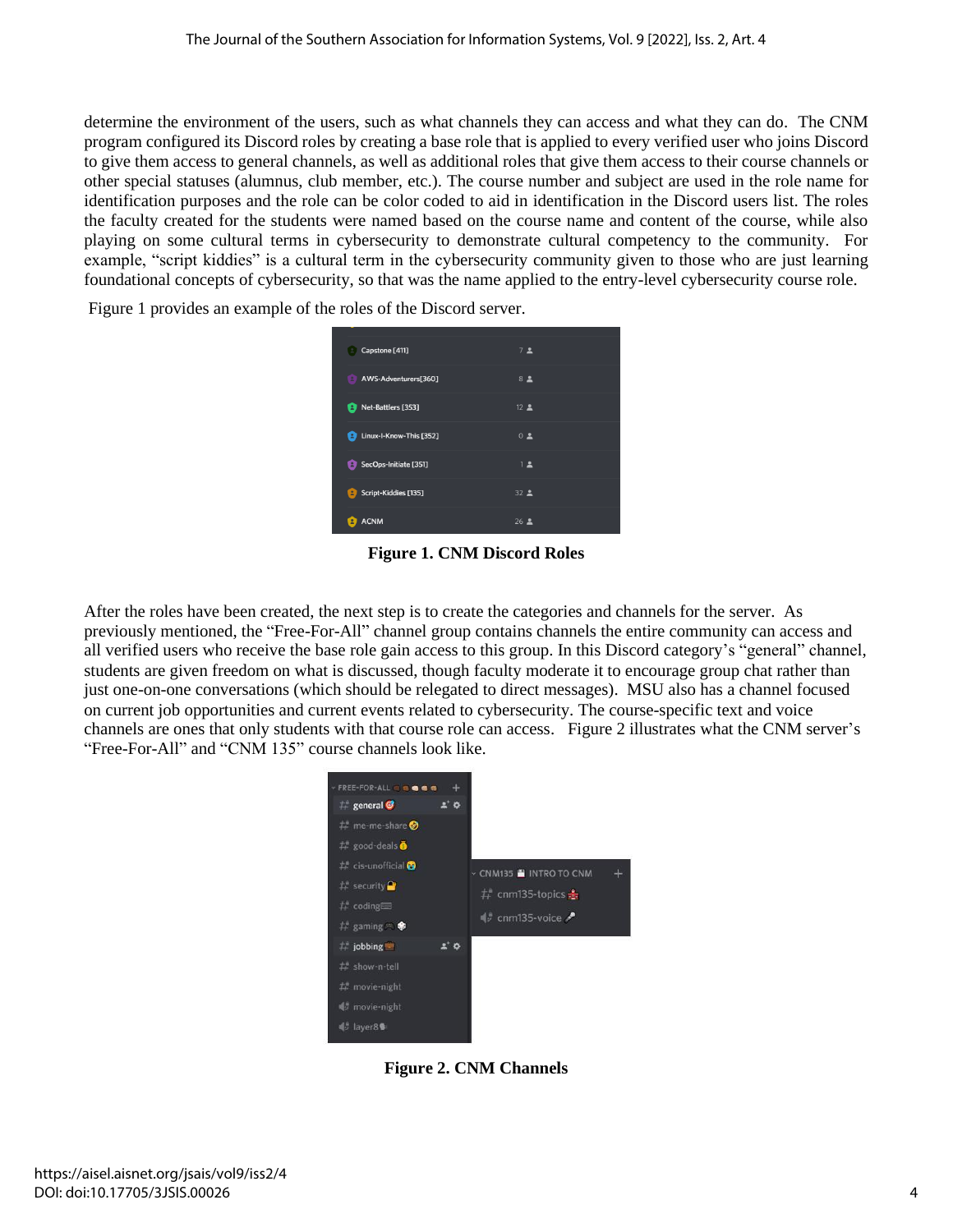With the channels and roles created, the next step is to add the students into the server. Students use a customized URL to join the server and, once joined, they go into a sorting room where they are required to change their screen name to their actual name. In the sorting room, they can also join their course roles using bots, or they can be assigned roles manually (which is MSU's current process). Students also see the server rules as soon as they join the server, which explains these requirements. Figure 3 shows the rules that are used to govern the server. The faculty act as the main moderators for the entire server.



**Figure 3. CNM Server Rules**

In general, students have faithfully followed the rules of the CNM server and have been very respectful of each other as well as faculty. As the CNM program continues to use the Discord server, more courses and channels are added, such as an alumnus and student club channels that were added for the students to have a virtual space restricted to those groups.

#### **RESULTS**

With the CNM Discord server being established, active, and in place for the last year and a half, MSU faculty have seen good results as well as helpful feedback from students, providing a better understanding of what is effective and what needs to change to make the server better. Although the CNM program has received much feedback, for the results of this study, the authors selected some of the better examples of qualitative information. The following quote from student number one reveals how Discord provides a more casual platform for class communications and that the professors respond faster to questions with Discord:

*"I like Discord because it provides an organized, fast, and easy way to communicate with and meet many people with similar interests. It has been especially useful during COVID, both through the esports and CNM discord servers, because I could reach out to others for help with topics such as building my computer and help with class work. Additionally, it provides a much faster and easier way to quickly communicate with professors without using email, which is usually much slower when you have time-sensitive issues, [and] it is easier to track, and communications do not get lost in tons of emails. Discord servers also provide a more casual platform for intraclass communication without the academic, pressured, and usually graded platform discussion boards offered on Canvas. Especially for a technology related field like CNM where most users are already on Discord, it is an*  invaluable supplement for getting to know students and professors in the program and my classes better, and it *provides a low-pressure atmosphere with broader communication capabilities than Canvas and email provide."*

A quote from student two explains more about how Discord is easier for students to use to operate within their classes and how it works wonderfully if students follow the rules.

"*I enjoy using Discord for college because of its aid in communication in a way most people can follow and understand. Sometimes Canvas is confusing and convoluted (especially for new students) to navigate and submit assignments correctly. With Discord, most people understand how messaging applications function and how to*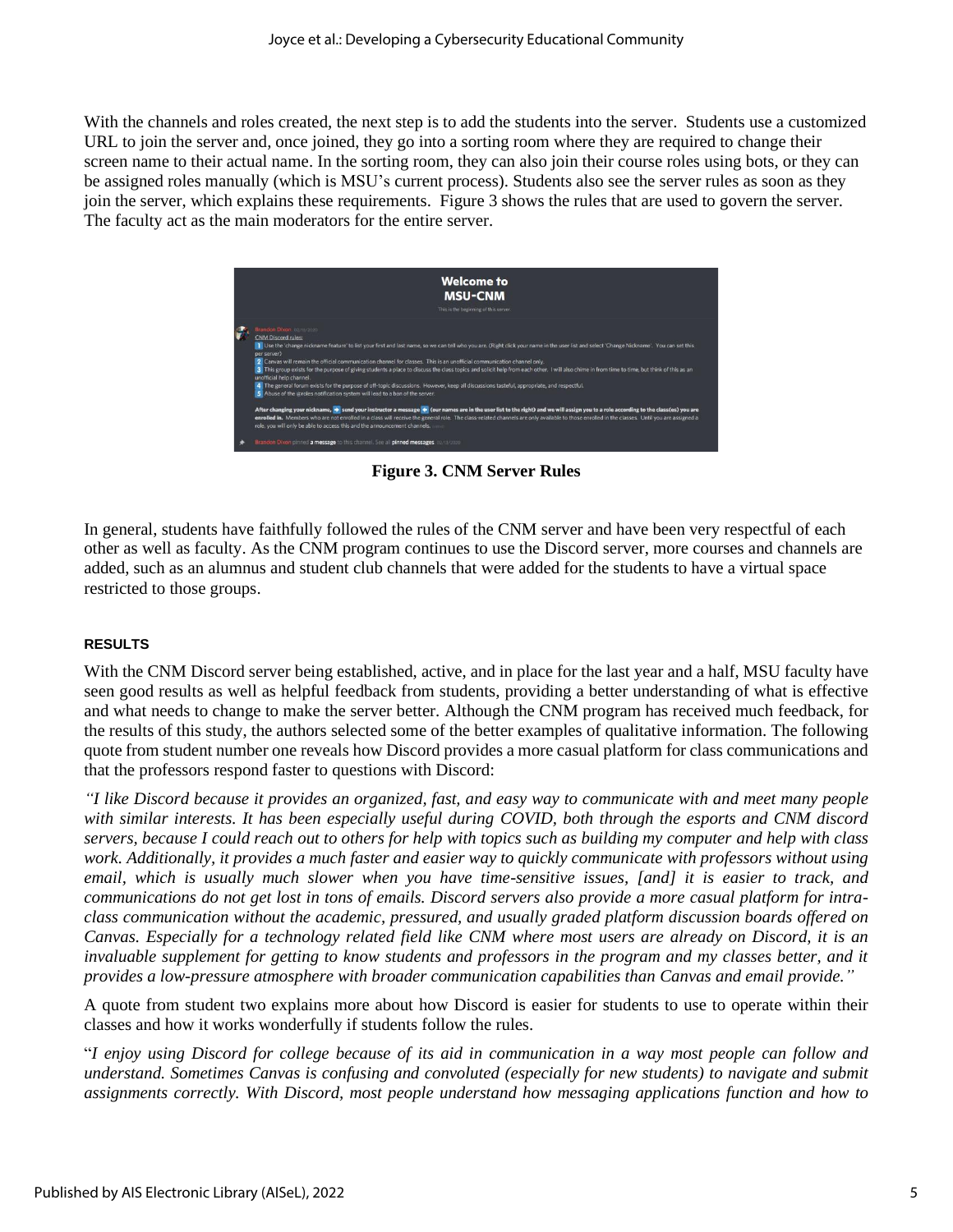*navigate them, so it becomes [simpler]. This, and announcements become easier too. You can ping a group or entire class (using roles) and message them all at once and have it out in the open and highlighted in a specific place so it's easy to go back to as well. Discord allows creativity and introductions to STEAM; introducing bots that require commands to use them, importing (and sometimes needing to compress) files for custom emojis and shared media, and so on, and introduces aspects of Computer Science to new students of whom may not know these basic things. As long as names and profiles are appropriate within the academia Discord channel, I don't see why it isn't used as frequently, especially in a STEAM related field."*

The quote from student three shows how Discord has helped him be social in his personal life during the pandemic, and how it has broadened his community and exposure to different cultures. The student also describes how he enjoyed the functionality of using Discord in his coursework in the program and how the server can have custom emojis.

*"The first reason is the people you meet. I'm an active member in two different Discord servers. One is primarily made up of people that live near to Murray, who play games and have fun with each other almost every night. The other is a server made up of people all over the world, with my subsection I participate in being dedicated to three Irish people, a German person, and myself playing Dungeons & Dragons. I feel welcome in both and have distinct, fun experiences in both. I have met wonderful people I never would have through Discord, a very dear friend from Germany, and my girlfriend from Martin, Tennessee. I learn so much about other places from talking and making connections with people that even though I haven't been able to go anywhere since the pandemic, meaningful experience with another culture is just a message away. It has certainly helped me through a lot of issues the pandemic has caused. Discord provides voice, text, file sharing, screen sharing/streaming, developer support, user created bots for unique functions, and complete administrative control of servers for free. On top of this, servers can have their own emotes on top of normal emoji provided standard. This gives each server a unique atmosphere as you can provide people ways to express themselves in a manner unique to your community."*

Another example of student feedback that the CNM faculty received about the use of the Discord server demonstrates how the student has never used Discord before but enjoyed the experience. It has allowed the student to feel more social and to be part of a community during COVID-19 that may not have been possible if it had not been for Discord.

"*I had never used Discord before this semester. As a new user of the platform and a new student at MSU, I can attest to Discord's value. From a social standpoint, it allowed me to feel more socially involved during this period of quarantine. I was very worried about starting back to school and not knowing any of my classmates. Discord allowed me to ask questions, learn from, and interact with people that I may never have met otherwise. From an academic standpoint, I was able to garner some important information from articles and stories shared in Discord. I am doing a paper on cyber security for ENG 105 and the current events and knowledge shared by my peers and from staff on Discord proved to be invaluable to my project. My opinion of Discord is that it is the virtual equivalent of talking with your professor or peers in the hall after class. It's a place where stories can be shared, extra questions can be asked and where further learning can happen, all in the company of those who share your interests and passions."*

Student also did also provide some critical feedback on how to improve Discord and some aspects of what they did not like with the community. One reoccurring theme that several students had was they wanted a Help Chat text channel added where they could discuss common questions about the campus and classes. Another critical piece of feedback that we received was that upperclassmen and alumni should be able to see all the channels in the server where they could assist students with issues if the professors could not respond quick enough. The final feedback we received from the students was that we need to change how we allocate roles to students because some felt that we assign roles based on ability and that could cause confusion with their class standing where a senior could be confused with a freshman. Obtaining this type of critical feedback about the Discord server helps give the faculty new perspectives and ideas on what they could change to better the resource for the students. The critical feedback from students can be seen below.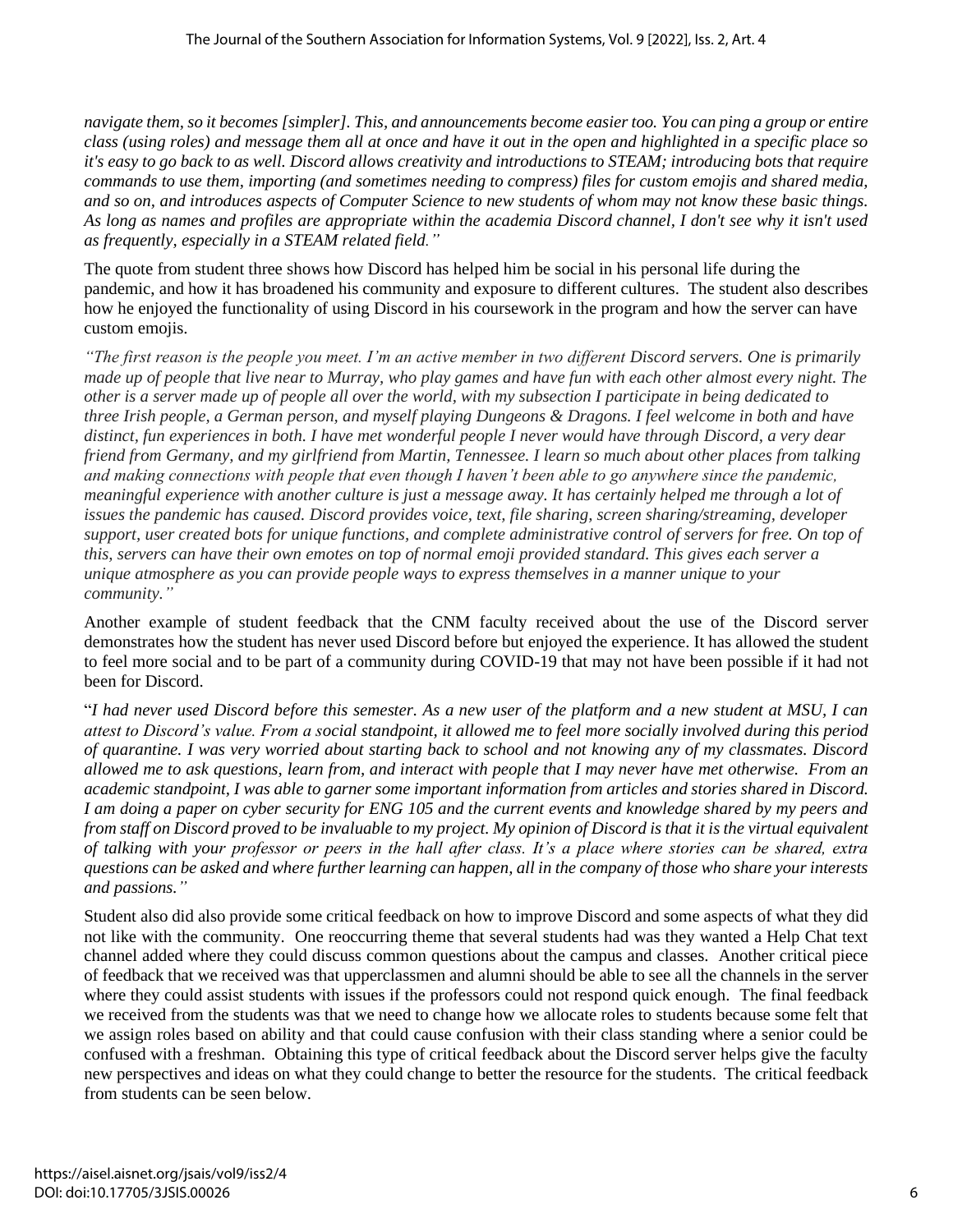*Maybe a help chat related to MSU. Common questions about where something is like where is printing services*

*A general help channel so that if someone has a question about a class someone can answer if they had that class.*

*Well sometimes I wish I could see the chats for the classes so upperclassmen/alumni could help students struggling when the professors can't. also I feel like a lot of times the roles make you associate their role with their ability so sometimes a senior will get mistaken for a freshman, sophomore for a junior, etc*

The feedback from the students about how the CNM Discord server has helped them through the last three semesters has been critical in understanding how to better serve the students and what changes would make the Discord server even more useful for the students. From the feedback provided, students using the CNM Discord had an easier time going through the COVID-19 pandemic and had a greater sense of community. Discord allowed them to expand their social and personal communities and kept them connected while being isolated during the pandemic. Discord also helped them with success in their educational endeavors throughout the pandemic and gave them exposure to different cultures and communities that they may not have had exposure to if they did not use Discord. With these examples, it is easy to see that the utilization of Discord has helped students though the COVID-19 pandemic.

#### **DISCUSSION**

Based off the student feedback the CNM program received, the Discord server has been a great resource for a virtual community and helped the students succeed during COVID-19 when online education was the only option. From the study discussed previously, students from the University of Houston-Clear Lake enjoyed using Discord and had the following feedback:

*"Even without voice channels, it makes everything easier since we can have our discussions and documents in the same place, all in real-time without having to wait for emails or separate texts and files. The fact that Discord keeps a record of all their conversation" [6].*

Feedback from the University of Houston-Clear Lake shows the students embraced using Discord and preferred using it over email and the school's learning management systems. Students perform better using technology with which they are comfortable and familiar. It has also been shown that students do better when they are part of a community. In the study conducted at James Cook University, researchers implemented online discussion in their course, which led to a deeper understanding of the course content, and students were not as reluctant to jump into the course discussion [10]. Another qualitative study of using Discord was conducted in a K-12 environment. This study found that Discord is a convenient, effective, practical, lighter application that helps teachers create an interactive and productive classroom [11]. Looking at the CNM program results as well as results from other studies focused on Discord, one can see that Discord is a great application for creating a virtual community and environment for students to achieve their educational endeavors.

However, there are a few caveats for using Discord to create a productive educational environment. The first is that the Discord server needs to be configured correctly, well organized, and have clearly defined rules. Although this study's results show that students have embraced the use of Discord, MSU wanted to make sure that the server was organized and that they had the proper roles and display names when they were on the server. Another lesson learned from these results and other studies are that Discord should be used as a supplementary form of communication for the courses. Some students still do not want to use another application as a form of communication for a course; they prefer using the traditional group text message or email since everyone already uses those forms of communication. Discord can be a great asset for faculty to create virtual environments and to enrich a course, but it should only be used as a supplementary way to communicate with the students. Finally, some students did not stay connected to the platform or infrequently connected and missed out on important announcements, so it was not effective as a tool for important updates 100% of the time.

Some of the challenges that were experienced with implementing Discord into the program and courses were both technical and cultural. Technical issues were encountered with implementing Discord, such as determining how to design the groups and channels for courses, or asking questions such as whether they all needed text and voice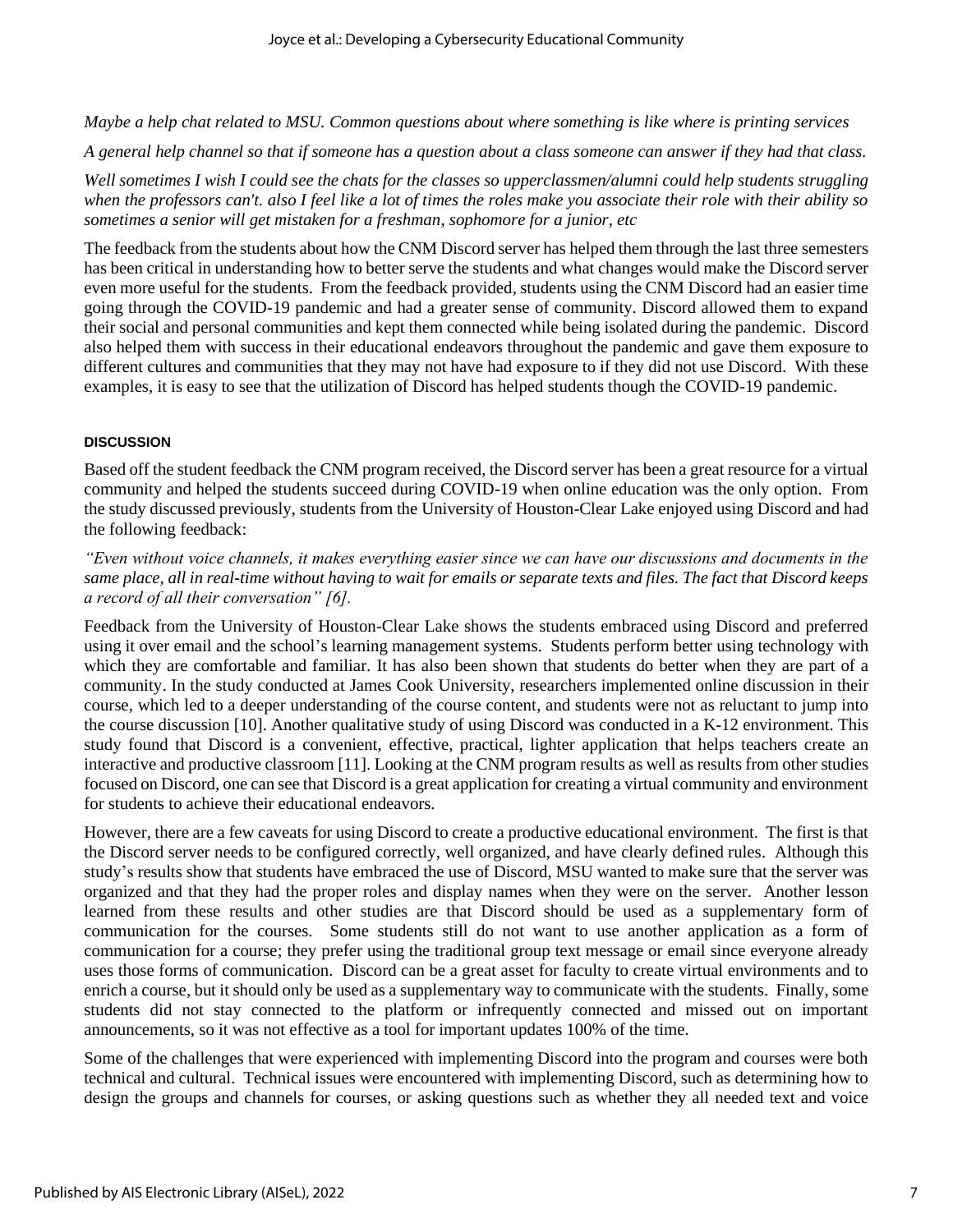channels or just text, resulting in design through trial and error. The other issue that the program had was how to distribute the invitation URL and whether to set it to expire after the first week of class in an attempt to ensure that only the students in the courses and program were joining the server and assigning their roles correctly. However, because MSU courses are small (due to physical space limitations in the labs on campus), usually having around sixteen students per section, this made it easier to track users as they joined Discord. The faculty also made it clear that the students were not required to use Discord.

The Discord server was just another communication channel that could be utilized in addition to email, phone, and Canvas messaging to get in touch with the faculty. One of the common themes that were found with the students that did not want to join Discord was that they were typically a nontraditional student, that they were an online student who didn't come to the main campus before the pandemic, or that they had a full-time job and mainly completed coursework at night or on weekends. These students typically do not engage with their classmates or instructors traditionally, so this was not a surprise. It was more surprising when online students did join the Discord community and participate, something faculty never witnessed through traditional means of email or the learning management system. Some simply complained about having to install another application or that it was just something else for the user to monitor when they already had so many communication channels.

Overall, the students that joined Discord have followed the rules, been respectful toward each other, and demonstrated good Internet etiquette. One theory of why this has worked so well is that students have respect for the community after seeing how easy it has made communication with faculty to get real-time responses instead of waiting for emails and Canvas messages. Another possibility is due to faculty closely monitoring the channels through message notifications, so actions can be taken in real time, allowing quick interventions should something inappropriate occur.

In the future, the CNM program will add more classes to the Discord server to allow more meshing of the cohorts of students. Also, the student organization, Association of Cybersecurity and Network Management (ACNM), now has its own channel added to the server to allow students with that role to communicate about club activities and socialize, since most are already a part of the Discord server. With the addition of the Alumni channels, MSU faculty are eager to research the growth of alumni involvement. Since the students will be allowed to stay on the server as they graduate out of the program, it will be interesting to investigate and monitor how the alumni help mentor the future students through the community and how they share opportunities with the students like internships and jobs. Those are some of the opportunities for future research for a longitudinal study of how the use of Discord has affected student and faculty experiences.

#### **CONCLUSION**

In conclusion, the CNM program's experience of implementing a Discord server during the COVID-19 pandemic has been a great success and it has enhanced the students' educational experiences. Discord has also allowed the students to create their own community and form bonds through difficult times during the pandemic. Discord has given the students the opportunity to expand their knowledge and continue to network with students from their cohort and upperclassmen to obtain that sense of community, which would not have been possible during COVID 19 pandemic if it were not for Discord. The overall outcome of integrating Discord into the CNM program was very fruitful and, through the use of Discord, students were enabled to continue on their educational journey, work, and connect with faculty in real time while having a positive educational experience.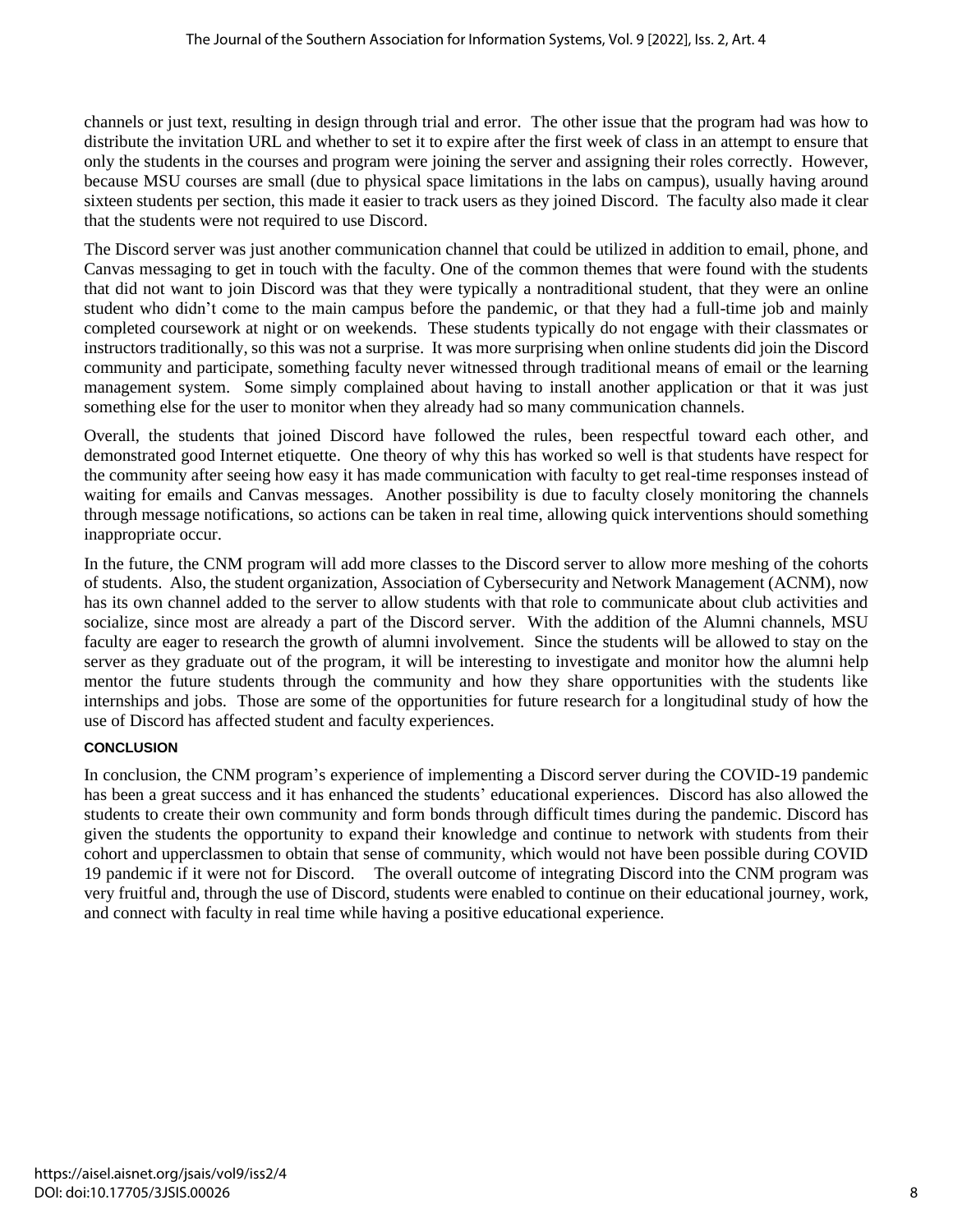#### **REFERENCES**

1. Anderson, T. (2004). Teaching in an online learning context. Theory and practice of online learning, 273.

2. Akyol, Z., & Garrison, D. R. (2008). The development of a community of inquiry over time in an online course: Understanding the progression and integration of social, cognitive and teaching presence. *Journal of Asynchronous Learning Networks, 12*, 3-22.

3. Discord. (2021). https://discord.com

4. Vladoiu, M., & Constantinescu, Z. (2020). Learning during COVID-19 pandemic: Online education community, based on Discord. In *2020 19th RoEduNet Conference: Networking in Education and Research* (RoEduNet) (pp. 1-6). *IEEE*. https://doi.org/10.1109/RoEduNet51892.2020.9324863

5. Kruglyk, V., Bukreiev, D., Chornyi, P., Kupchak, E., & Sender, A. (2020). Discord platform as an online learning environment for emergencies. *Ukrainian Journal of Educational Studies and Information Technology, 8*(2), 13-28. https://doi.org/10.32919/uesit.2020.02.02

6. Mock, K. (2019). *Experiences using Discord as platform for online tutoring and building a CS community.* In Proceedings of the 50th ACM Technical Symposium on Computer Science Education (pp. 1284-1284). [conference paper] https://doi.org/10.1145/3287324.3293769

7. Anderson, M. (2020). *Discord and the Harbormen gaming community.* https://mayajanae.com/wpcontent/uploads/2020/01/Discord-and-the-Harbormen-Gaming-Community.pdf

8. Lacher, L. L., & Biehl, C. (2019, June 7). Investigating team effectiveness using Discord: A case study using a gaming collaboration tool for the CS classroom. *International Conference Frontiers in Education 2019: CS and CE 15 (1), 199-204*

9. Schwartz, D. (2021). Using Discord to facilitate student engagement.. *UNLV Best Teaching Practices Expo.* 122

10. Cameron, L. (2006). Teaching with technology: Using online chat to promote effective in-class discussions. In Proceedings of the 23rd Annual Conference of the Australasian Society for Computers in Learning in Tertiary Education: "Who's Learning? Whose Technology? Sydney, Australia.

11. Ramadhan, A. (2021). Student's response toward utilizing Discord application as an online learning media in learning speaking at Senior High School. ISLLAC: *Journal of Intensive Studies on Language, Literature, Art, and Culture, 5*(1).